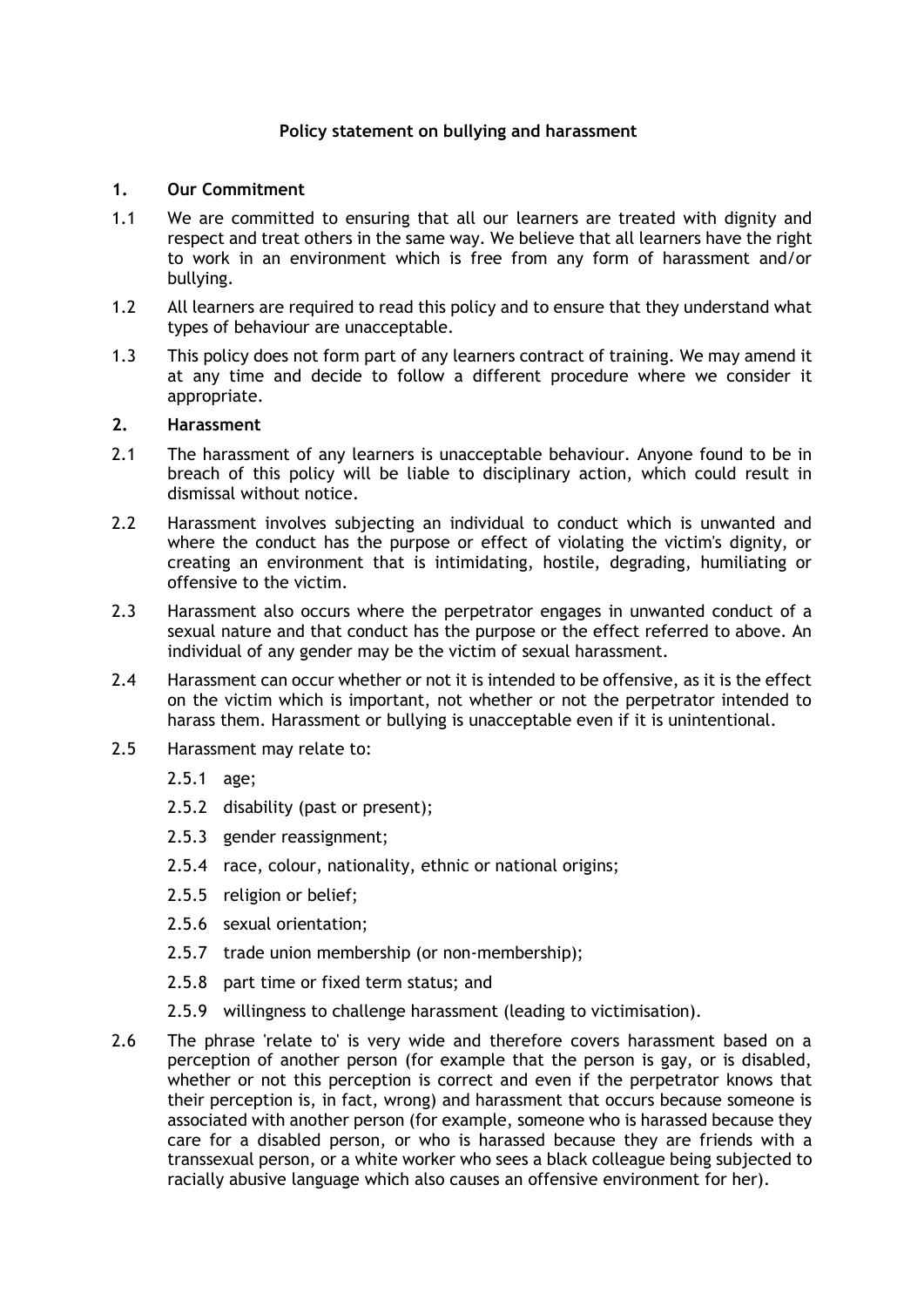- 2.7 Whilst not an exhaustive list, forms of harassment include:
	- 2.7.1 physical contact and obscene or offensive gestures;
	- 2.7.2 'jokes', 'banter', gossip, slander, offensive language, shouting and/or behaving in an intimidating manner;
	- 2.7.3 offensive, insensitive or sectarian songs or messages (including email);
	- 2.7.4 displaying posters or pictures, graffiti, emblems, flags, offensive email and screen savers etc;
	- 2.7.5 isolation or non co-operation and exclusion;
	- 2.7.6 coercion for sexual favours and sexually suggestive remarks;
	- 2.7.7 pressure to participate in political/religious groups;
	- 2.7.8 intrusion by pestering, spying and stalking; and
	- 2.7.9 continued requests for social activities after it has been made clear that such suggestions are not welcome and verbal, non-verbal or physical conduct of a sexual nature.
- 2.8 Harassment is unlawful in many cases and individuals may be held personally liable for their actions. In some cases, their behaviour may also amount to a criminal offence.
- **3. Bullying**
- 3.1 Bullying may be described as offensive, intimidating, malicious or insulting behaviour, an abuse or misuse of power through means intended to undermine, humiliate, denigrate or injure the recipient. Bullying may be physical, verbal or nonverbal conduct.
- 3.2 Behaviour that is considered bullying by one person may be considered firm management by another. Most people will agree on extreme cases of bullying and harassment but it is sometimes the 'grey' areas that cause most problems. In our organisation, unacceptable behaviour includes (this is not an exhaustive list):
	- 3.2.1 spreading malicious rumours, or insulting someone (particularly because of age, disability, gender reassignment, pregnancy and maternity, race, religion or belief, sex, or sexual orientation);
	- 3.2.2 copying memos that are critical about someone to others who do not need to know, ridiculing or demeaning someone, picking on them or setting them up to fail;
	- 3.2.3 unfair treatment, deliberately excluding a person from communications or meetings without good reason, overbearing or intimidating supervision and/or other misuse of power or position;
	- 3.2.4 making threats or comments about job security without foundation; and
	- 3.2.5 deliberately undermining a competent worker by constant criticism.
- 3.3 Legitimate, reasonable and constructive criticism of a worker's performance or behaviour, or reasonable instructions given to a worker in the course of their employment will not, on their own, amount to bullying.

## **4. Harassment and bullying procedure**

4.1 All allegations of harassment and/or bullying will be dealt with seriously, promptly and, as far as possible, in confidence. Learners who feel they have been subject to